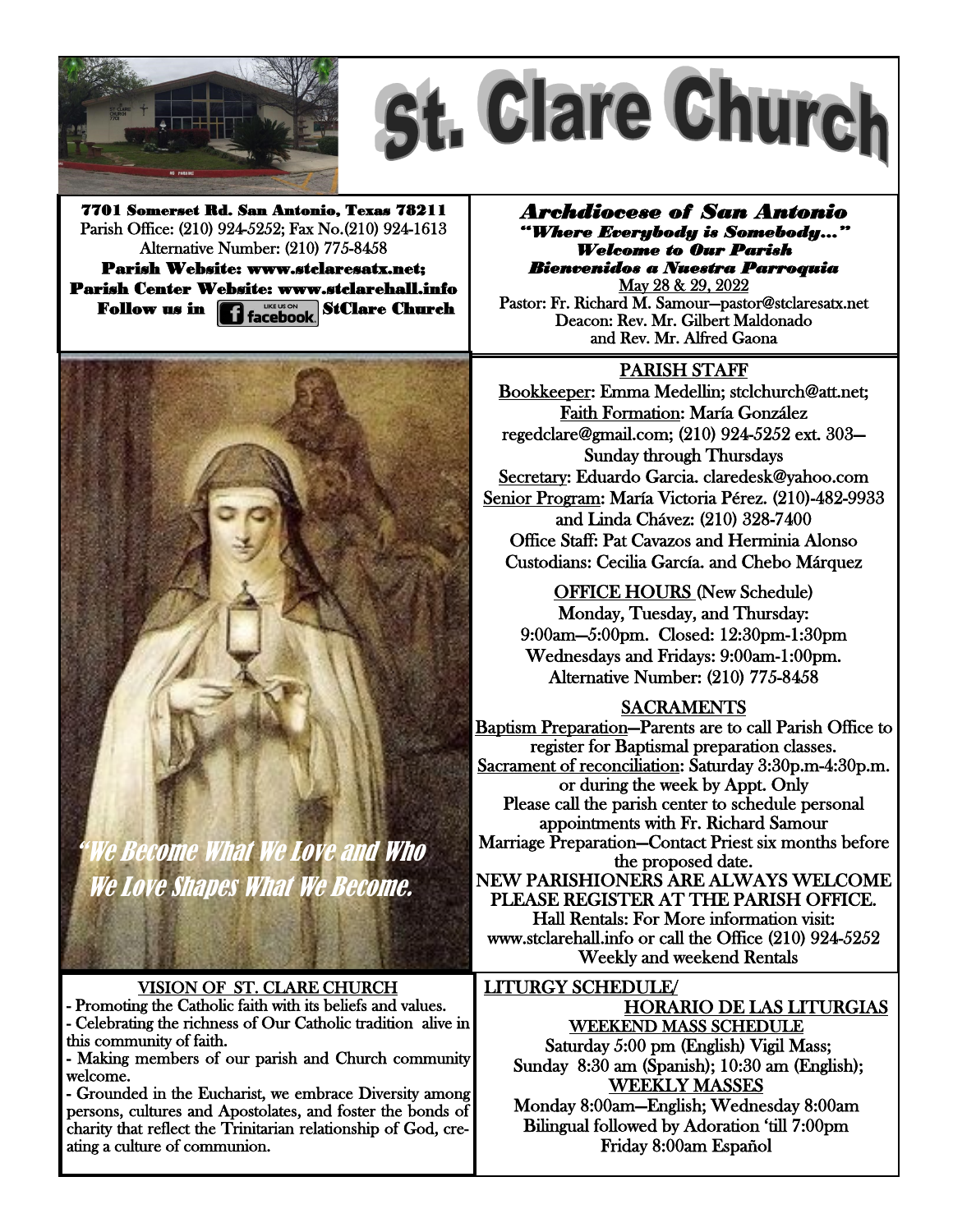"*Solemnity of the Ascension of the Lord-Solemnidad de La Ascensión Del Señor* 



The Finance Council is responsible to assist the Pastor with parish financial planning and administration with the specific mandate to assist the pastor in the administration of temporal goods. A Parish Finance Council is essential to parish life in financially supporting the mission of the parish and planning for the future.

Members: Gloria Valdéz, Regina Gonzáles, Mónico and Elida Puente and Emma Medellin as bookkeeper.

A pastoral council is a consultative body in dioceses and parishes of the Roman Catholic Church that serves to advise the parish priest or bishop about pastoral issues. The council's main purpose is to investigate, reflect and reach conclusions about pastoral matters to recommend to the parish priest or bishop as appropriate. A pastoral council is a living model of the parish as a worshipping community, so the council members come together as workers who live the liturgy, build up the Church and serve the Gospel.

The members of our parish are: Emma Medellín, Eduardo Garcia, and María González as ex-officio. Dcn. Alfred and Manuela Gaona, Belinda and David Gonzáez, Lidia Castillo, María Victoria Pérez, Linda and Gilbert Chávez, Marco and Charlotte Serna. They will serve the parish as consulters of the period 2022-2024. Thank you for your service.

El Consejo de Finanzas de la parroquia es responsable de ayudar al párroco con la planificación y administración financiera de la parroquia con el mandato específico de ayudar al párroco en la administración de los bienes temporales.



Los miembros del consejo financiero son: Gloria Valdéz, Regina Gonzáles, Mónico y Elida Puente y Emma Medellín como contadora. 2022-2026. Gracias por su servicio.

Un consejo pastoral es un cuerpo consultivo en las diócesis y parroquias de la Iglesia Católica Romana que sirve para asesorar al párroco u obispo sobre asuntos pastorales. El consejo tiene como finalidad principal investigar, reflexionar y sacar conclusiones sobre asuntos pastorales para recomendar al párroco u obispo según corresponda.

Los miembros del consejo pastoral de nuestra parroquia son: Emma Medellín, Eduardo García y María González de oficio. Dcn. Alfred y Manuela Gaona, Belinda y David Gonzáes Lidia Castillo, María Victoria Pérez, Linda y Gilbert Chávez, Marco y Charlotte Serna. Servirán a la parroquia como consultores del período 2022-2024. Gracias por tu servicio.

| Days/Time                            | <b>Mass Intentions</b>                                                                                                                                                                                                                                                                                       |  |
|--------------------------------------|--------------------------------------------------------------------------------------------------------------------------------------------------------------------------------------------------------------------------------------------------------------------------------------------------------------|--|
| <b>Saturday, May 28</b><br>5:00 p.m. | †Salvador Garza, †JoAnn C. Martinez<br>†Esteban Z. Viera, †Juanita U. Viera,<br>†Evangeline V. Peña, †Daniel A. Viera<br>Special Intention: 21st Wedd. Ann.<br>Armando & Maria de los Angeles Garibay<br>(HEALTH) Mary Jane Guerra,<br>Steve Viera Jr., Evelyn Trinidad,<br>Olivia Quintanilla, Jesus Moreno |  |
| <b>Sunday, May 29</b><br>8:30a.m.    | †Juan A. Galvan<br>(Salud) Mario Torres, Dora Ortiz,<br>Margarita Arriaga, Maria Longoria,<br>Vicentina Saldívar Carballo                                                                                                                                                                                    |  |
| Sunday, May 29<br>$10:30$ a.m.       | For All Parishoners of St. Clare<br>Health: Elena Juarez                                                                                                                                                                                                                                                     |  |
|                                      | Todos los Martes 11:00am Fr. Richard<br>en Virgen de Guadalupe Radio,<br>No te lo pierdas                                                                                                                                                                                                                    |  |
| <b>Monday, May 30</b><br>8:00a.m.    | English Mass-Increase of Holy Vocations to the<br>Priesthood and religious life, and For All<br>Parishioners of St. Clare                                                                                                                                                                                    |  |
| Wednesday, June 1<br>8:00 a.m.       | For All Parishioners of St. Clare<br>Bilingual Mass, followed by Adoration<br>Until 5:00 p.m.                                                                                                                                                                                                                |  |
| <b>Friday, June 3</b><br>8:00a.m.    | Misa en Español- Para que nuestra comunidad<br>se enamore de Jesús.                                                                                                                                                                                                                                          |  |
|                                      | Saturday, June 11—                                                                                                                                                                                                                                                                                           |  |



**THE** No Mass or sacrament of Reconcilia-**DATE** tion at St. Clare, the mass will be at Our Lady of Czestochowa Shrine.



Address: 138 Beethoven St, San Antonio, TX 78210. Spiritual Retreat based on the Synod of the Church as a main theme. Transportation Available at 4:15pm departing from St. Clare (On time)

5:00pm Vigil Mass

The Sacrament of reconciliation will be Thursday, June 9 at the Church from 6:00pm-8:00pm instead of Saturday. Everybody is Welcome to attend the mass. For the retreat the capacity is limited. Presenters: Mary Jane and Dcn. Tom Fox from Pilgrim Center of Hope.



֚֬֕ From Monday, July 18- Friday, July 22 Register your child asap. Mass Every Day, snacks, fun, and meals.

More Information: Teresa Arredondo (210) 872-2057; María Gonzáles (210) 660-9715; Office (210) 924-5252. Vacation Bible School, is a fun-filled program many churches offer, usually during the summer ("vacation") months, to connect with the children and families in their communities. Vacation Bible School is an outreach meant to bring in children who don't normally attend church and to teach them the gospel . 1 Child: \$10.00—2 children or more: \$15.00

Parents you are the first and the better teachers.